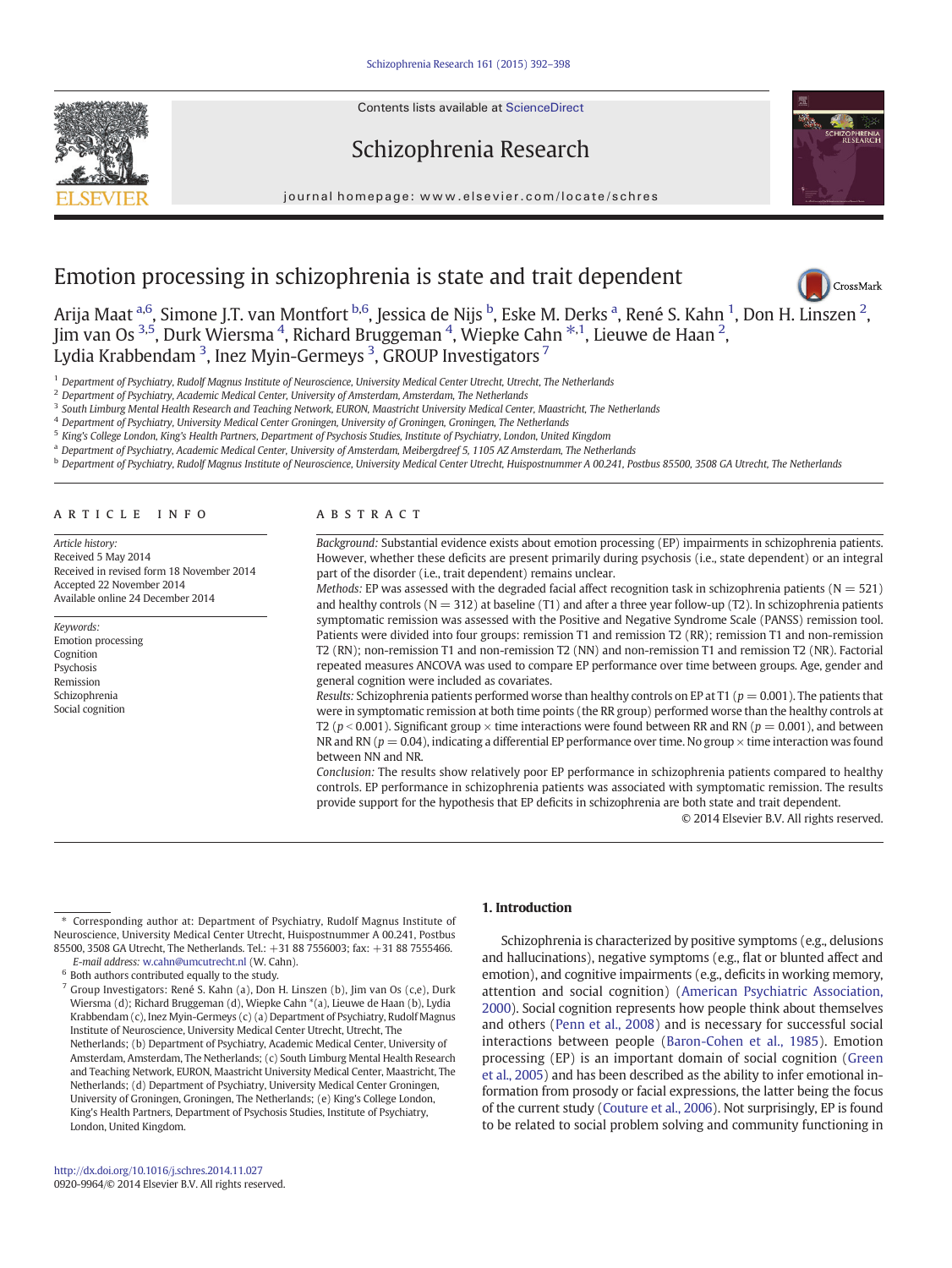schizophrenia ([Hofer et al., 2009; Irani et al., 2012\)](#page-6-0). Moreover, impairments in EP may even exceed the value of general cognition in explaining outcome in schizophrenia [\(Fett et al., 2011](#page-6-0)).

Schizophrenia patients differ as for the genetic patterns that predispose them to the illness [\(Gershon et al., 2011](#page-6-0)). A factor complicating the search for genes that underlie the disorder is that the course of the disease is usually characterized by different states of illness that fluctuate over time (i.e., a patient returns to a non-psychotic state in between psychotic episodes). An emerging area of genetic research in schizophrenia is that of so-called 'trait markers'. Trait markers refer to processes that play an antecedent, possibly causal, role in the susceptibility to the disease ([Chen et al., 2009](#page-5-0)). These markers may be closer to the genotype than the symptoms of the illness [\(van Os and Kapur,](#page-6-0) [2009\)](#page-6-0), and, therefore, can be useful targets for genetic studies. In addition, trait markers can be relevant if they have a high diagnostic specificity. A behavioral trait is an enduring characteristic that is associated with illness in the population. Numerous studies have shown deficits in EP performance in schizophrenia patients compared to healthy controls [\(Marwick and Hall, 2008; Penn et al., 2008; Chan](#page-6-0) [et al., 2010; Kohler et al., 2010\)](#page-6-0). Cross-sectional studies showed EP deficits to be present at the first onset of schizophrenia and to be stable over the course of illness in chronic patients ([Pinkham et al., 2007;](#page-6-0) [Green et al., 2012\)](#page-6-0). Trait markers are most useful when they are also present in clinically unaffected relatives ([Chen et al., 2009\)](#page-5-0). Indeed, some studies found EP deficits in unaffected siblings of schizophrenia patients ([Eack et al., 2009; de Achaval et al., 2010\)](#page-5-0). Siblings performed worse on recognizing facial emotion compared to healthy controls, suggesting a trait dependent deficit in EP in schizophrenia.

However, results on EP deficits in unaffected siblings of schizophrenia patients are inconsistent and the presence of EP deficits at a prodromal stage of the illness remains questionable ([Kee et al., 2004](#page-6-0)). Although some studies found EP deficits in people at clinical high risk for psychosis [\(Amminger et al., 2012; Green et al., 2012\)](#page-5-0), other studies found that subjects at increased risk for psychosis performed similarly to healthy controls [\(Pinkham et al., 2007\)](#page-6-0). Moreover, EP performance might change over time according to an increase or decrease in clinical symptoms, as one study reviewing 24 studies on EP suggested that individuals in remission outperform individuals at an acute phase of the disorder [\(Edwards et al., 2002](#page-5-0)). In addition, several studies showed that poor EP performance in schizophrenia was related to more severe schizophrenia symptoms [\(Kohler et al., 2000, 2010; Marwick and Hall,](#page-6-0) [2008; Laroi et al., 2010; Huang et al., 2013; Tseng et al., 2013; Ventura](#page-6-0) [at al., 2013](#page-6-0)). A longitudinal study by Kucharska-Pietura et al. showed EP deficits in schizophrenia patients to worsen with progression of illness ([Kucharska-Pietura et al., 2005](#page-6-0)). Although it remains uncertain if the decline in EP ability seen in patients over time was entirely due to an increase in illness severity, the results at least indicate that EP deficits in schizophrenia patients fluctuate over time.

To the best of our knowledge, no longitudinal study to date has investigated whether EP impairments are either present primarily during psychosis (i.e., state dependent) or form an integral part of the disorder (i.e., trait dependent), or a combination of the two (i.e., state as well as trait dependent). Typically, though not necessarily, a state characteristic is transient and a trait characteristic is enduring [\(Chen](#page-5-0) [et al., 2009](#page-5-0)). Therefore, longitudinal research is essential to elucidate whether EP deficits are state or trait dependent in schizophrenia, because these studies follow the natural course of illness within the same patient, whereas cross-sectional studies do not. The present study was outlined to examine EP performance, i.e., facial emotion recognition ability, longitudinally in a large cohort of schizophrenia patients and healthy controls over three years' time. Assessments of EP, general cognition (IQ) and schizophrenia symptoms were performed at baseline and after a three year follow-up. First, EP performance was compared between schizophrenia patients and healthy controls. Second, schizophrenia patients were divided into four groups, based on their symptomatic state of illness at both measurements,

i.e. remission or non-remission at baseline and remission or nonremission at follow-up. The severity of schizophrenia symptoms served as a basis for defining state of illness within the patients. EP scores were compared between the four patient groups over time. In the literature to date there is still debate concerning emotion specific EP deficits in schizophrenia patients. Although some studies suggest a negativeemotion specific deficit [\(Edwards et al., 2001; Bediou et al., 2005; van 't](#page-5-0) [Wout et al., 2007\)](#page-5-0), other more recent studies suggest that facial emotion recognition impairment in schizophrenia may reflect a more generalized deficit [\(Mendoza et al., 2011; Huang et al., 2013](#page-6-0)).

In the context of previous evidence of social cognitive impairments in schizophrenia patients, we expected the EP scores to be different between patients and healthy controls. Besides being related to the disorder (trait dependent), we also expected EP performance to vary within the patient group depending on state of illness, in other words, for the patient groups we hypothesized EP performance to be state dependent. Specifically, 1) for the patients in non-remission at baseline we expected an improvement on EP performance over time if they achieved a remission state at follow-up, and 2) for patients in remission at baseline, we expected a decrease in EP performance over time, if they returned to a non-remission state at follow-up.

# 2. Method

# 2.1. Procedure and sample

The data originate from measures of the ongoing longitudinal multicenter study 'Genetic Risk and Outcome in Psychosis' (GROUP). Assessments were performed at baseline and after a three year followup. The procedure of recruitment, informed consent, approval by the accredited Medical Ethics Review Committee (METC) and population characteristics of the participants have been described in a previous report on the GROUP study ([Korver et al., 2012\)](#page-6-0). The full GROUP sample at baseline consisted of 1120 patients with a non-affective psychotic disorder, 1057 of their siblings, 919 of their parents, and 590 healthy controls. For this study, we included patients and healthy controls for whom assessments were available at baseline and follow-up.

The patient group had to meet the criteria for non-affective psychotic disorder of the Diagnostic and Statistical Manual of Mental Disorders, Fourth Edition (DSM IV) ([American Psychiatric Association, 2000](#page-5-0)), as assessed by the Comprehensive Assessment of Symptoms and History (CASH) interview [\(Andreasen et al., 1992\)](#page-5-0). Further inclusion criteria for patients were: age between 15 and 60; good command of the Dutch language; ability and willingness to give informed consent and having had the first psychotic episode up to ten years before baseline.

For the healthy control group inclusion criteria were: not having any diagnosis according to DSM IV [\(American Psychiatric Association,](#page-5-0) [2000](#page-5-0)), as assessed by the CASH [\(Andreasen et al., 1992\)](#page-5-0); age between 15 and 60; good command of the Dutch language; ability and willingness to give informed consent and no first degree family members with a psychotic disorder at baseline.

#### 2.2. Measures

All measures used in the GROUP project were selected on the basis of established validity, reliability and on their feasibility for use in multisite studies.

#### 2.2.1. The Positive and Negative Syndrome Scale (PANSS)

In the GROUP project, current severity of symptoms was measured with the PANSS ([Kay et al., 1987\)](#page-6-0). The PANSS consists of 30 items. Each item is scored on a scale ranging from 1 (absent) to 7 (extreme), the behavioral effect of symptoms and their severity are incorporated in item rating. Three domains are described for the PANSS, measuring positive, negative or general symptoms.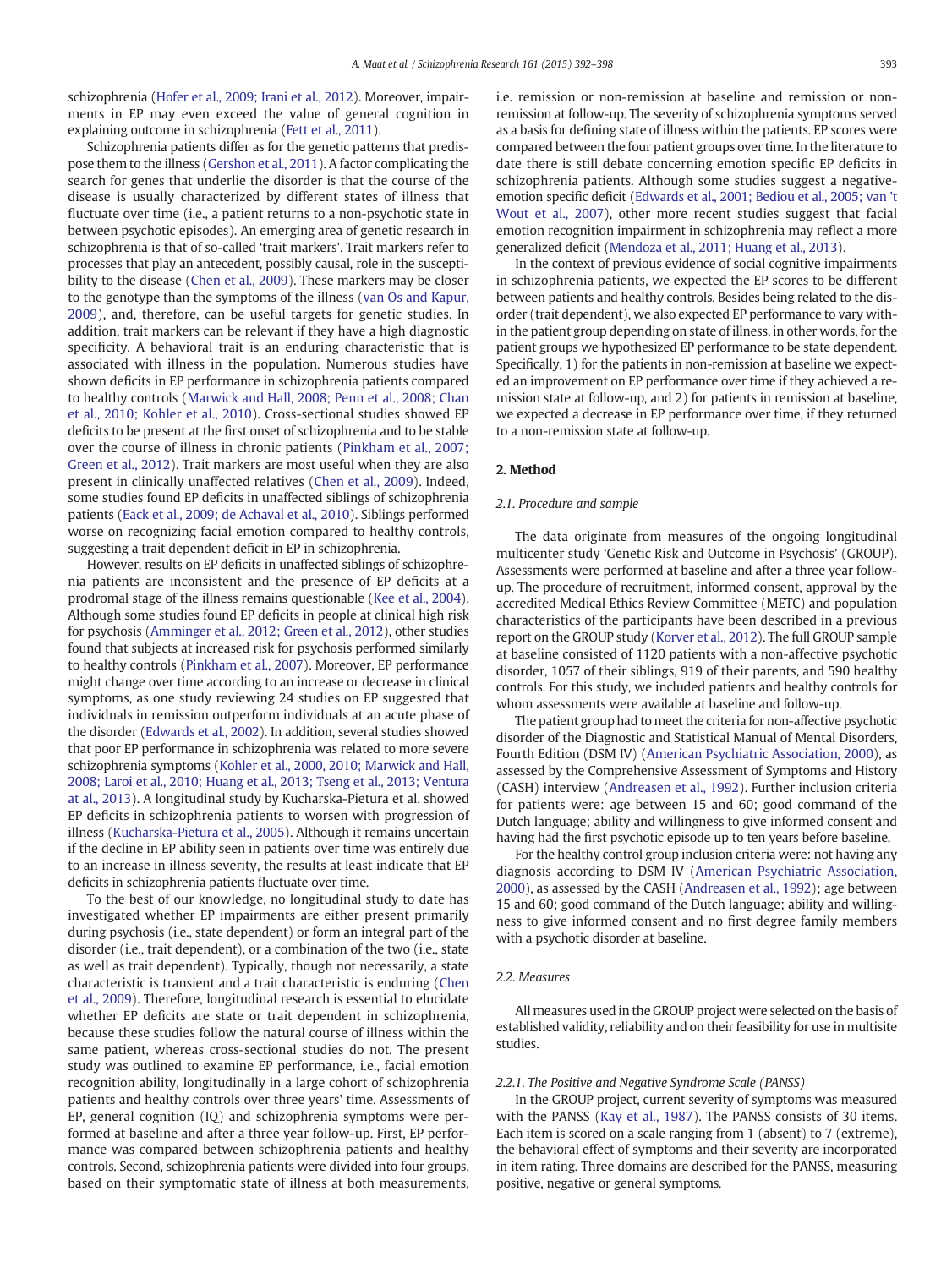# 2.2.2. The PANSS remission tool

We used the PANSS remission tool [\(Andreasen et al., 2005](#page-5-0)) as a measure for symptomatic remission. Based on the PANSS described above, Andreasen et al. identified eight main PANSS symptoms to serve as the basis for defining symptomatic remission in schizophrenia [\(Andreasen et al., 2005\)](#page-5-0). For remission, a score of 3 or lower on the following items is required (PANSS items are placed between brackets): delusions (P1), unusual thought content (G9), hallucinatory behavior (P3), conceptual disorganization (P2), mannerisms/posturing (G5), blunted affect (N1), social withdrawal (N4) and lack of spontaneity (N6).

# 2.2.3. Degraded facial affect recognition (DFAR) task

The degraded facial affect recognition task ([van 't Wout et al., 2004](#page-6-0)) uses photographs of faces of four different actors (two females and two males) representing four emotions: angry, fearful, happy, and neutral. The task consists of 64 trails with 16 face presentations in each emotion category. In order to increase the difficulty of the task, the emotions were shown with 75% intensity. Subjects were asked to indicate the emotional expression of each face with a button press. Outcome was the proportion of correctly recognized facial expressions (DFAR total), range: 0–100%. The DFAR is an experimental task, nevertheless the characteristics of the test are largely identical to other facial recognition tests used in the field (for an overview see [Ventura et al., 2013](#page-6-0)). Previous studies specifically using the DFAR, have found valid results for differential EP performance between schizophrenia patients and healthy controls [\(van 't Wout et al., 2004](#page-6-0)), as well as between schizophrenia patients and their relatives ([van 't Wout, et al., 2007](#page-6-0)). We evaluated test–retest reliability of the DFAR with data from the present study by calculating Pearson's correlation between DFAR performance at T1 and DFAR performance at T2, indicating robust test–retest reliability ( $r = 0.58$ ,  $p < 0.001$ ). In addition, because we had a healthy control group in our study, that did not improve significantly over 3 years' time (see paragraph 3.1), learning effects caused by repeated administration could be largely ruled out.

#### 2.2.4. Wechsler Adult Intelligence Scale (WAIS III), short form

The digit symbol–coding (processing speed), arithmetic (working memory), information (verbal comprehension) and block design (reasoning and problem solving) subtests of the WAIS III were administered as an indication of general cognitive ability ([Wechsler, 1997; Blyer et al.,](#page-6-0) [2000\)](#page-6-0). The sum of the four subtests yields a measure of estimated IQ.

#### 2.3. Statistical analyses

First, the normality of the data was interpreted by visually examining the distribution curves. Data on all study variables was normally distributed, and there were no significant outliers. To assess differences between study completers and non-completers, baseline characteristics were compared between patients who completed the trial and study drop-outs using  $\chi^2$ -tests or t-tests. Patients were divided into four groups, based on their symptomatic state of illness at baseline and after a three year follow-up: i.e.; remission at baseline–remission at follow-up (RR), remission at baseline–non-remission at follow-up (RN), non-remission at baseline–non-remission at follow-up (NN) and non-remission at baseline–remission at follow-up (NR). One-way ANOVAs and independent t-tests were used to compare demographic and clinical characteristics between both the schizophrenia patients and the healthy controls, as well as between the four patient groups (i.e.; RR, RN, NR, NN). For descriptive purposes, within-group improvement on EP performance was evaluated with paired-sample t-tests. Effect sizes (d) were calculated using Cohen's formula ([Cohen, 1988\)](#page-5-0).

Differences in EP performance may be subject to confounding by age, gender and IQ [\(Scholten et al., 2005; Dickinson et al., 2008](#page-6-0)). Therefore, we evaluated differences in EP performance between the four patient groups adjusted for gender and baseline assessments of age and IQ. However, because differences in IQ between patients and healthy controls may remove variance associated with group status [\(Dennis et al., 2009\)](#page-5-0), we did not include IQ as a covariate in our analyses comparing schizophrenia patients to healthy controls. First, to investigate whether EP is trait dependent, an ANCOVA was conducted to compare performance at baseline between schizophrenia patients and healthy controls. In addition, to further investigate whether EP is trait dependent, an ANCOVA was conducted to compare performance at follow-up between schizophrenia patients that were in symptomatic remission at both time points (the RR group) and healthy controls. Second, to investigate whether EP performance is state dependent, a factorial repeated measures ANCOVA was conducted within the patient group, assessing the effects of 'group', 'time' and 'group  $\times$  time'. This analysis was performed to compare performance over time between 1) the NR versus the RN group, because these groups made a reversal transition in state of illness over time, 2) the RR versus the RN group, because both groups were in remission at baseline; the RN group made a transition in state of illness over time while the RR group did not, and 3) the NN versus the NR group, because both groups were not in remission at baseline; the NR group made a transition in state of illness over time while the NN group did not. Only when significant interaction effects for EP as measured with the DFAR Total were revealed, post-hoc analyses for each emotion category independently were performed, i.e., for DFAR happy, neutral, angry and fearful. Exploratory correlational analyses examined the relationship between EP performance and symptoms.

Statistical analyses were performed using SPSS version 20.0. For our analysis to investigate trait dependency, the significance level was set at  $0.05/2 = 0.025$ , controlling for the total number of tests relevant to this specific research question. Similarly, the significance level of the test for state dependency was set at  $0.05/3 = 0.017$ , controlling for the total number of tests of this analysis. Differences with  $p < 0.05$  were considered as differences at trend level.

# 3. Results

#### 3.1. Sample characteristics

The current study incorporated a subset of participants from the full GROUP sample. This subsample included 521 schizophrenia patients and 312 healthy controls for whom assessments were available at baseline and follow-up. [Table 1](#page-3-0) summarizes the demographic and clinical characteristics of patients who completed the study  $(N = 521)$  and those who only completed the baseline assessment ( $N = 243$ ).

Schizophrenia patients who completed both baseline and follow-up assessment had significantly higher IQ-scores, had lower symptom scores and were less likely to use atypical antipsychotics, as compared to patients who only completed the baseline assessment [\(Table 1](#page-3-0)). There was no difference in EP performance at baseline between dropouts and completers [\(Table 1\)](#page-3-0). The main reason for drop-out was inability to track the participant.

[Table 2](#page-3-0) shows the demographic and clinical characteristics of all groups. The distribution of age, gender and IQ was different in the patient group ( $N = 521$ ) compared to the healthy control group ( $N =$ 312). Patients were younger, were more frequently male and had a significantly lower IQ [\(Table 2](#page-3-0)). The four patient groups i.e., RR ( $N =$ 195), RN ( $N = 54$ ), NN ( $N = 151$ ) and NR ( $N = 121$ ), showed similar age of onset, illness duration and number of psychotic episodes, but showed significant differences in age, gender and IQ [\(Table 2](#page-3-0)). Paired t-tests revealed that EP performance changed over time for all groups, however this change was not necessarily significant HC:  $t$  (310) =  $-1.70, p = 0.09, d = -9.09$ ; NN:  $t(150) = -0.62, p = 0.54, d =$  $-0.05$ ; NR: t (120) =  $-1.61$ , p = 0.06, d =  $-0.11$ ; RN: t (53) =  $-1.80$ ,  $p = 0.04$ ,  $d = 0.28$ ; RR: t (194) =  $-3.17$ ,  $p < 0.01$ ,  $d = -0.23$ .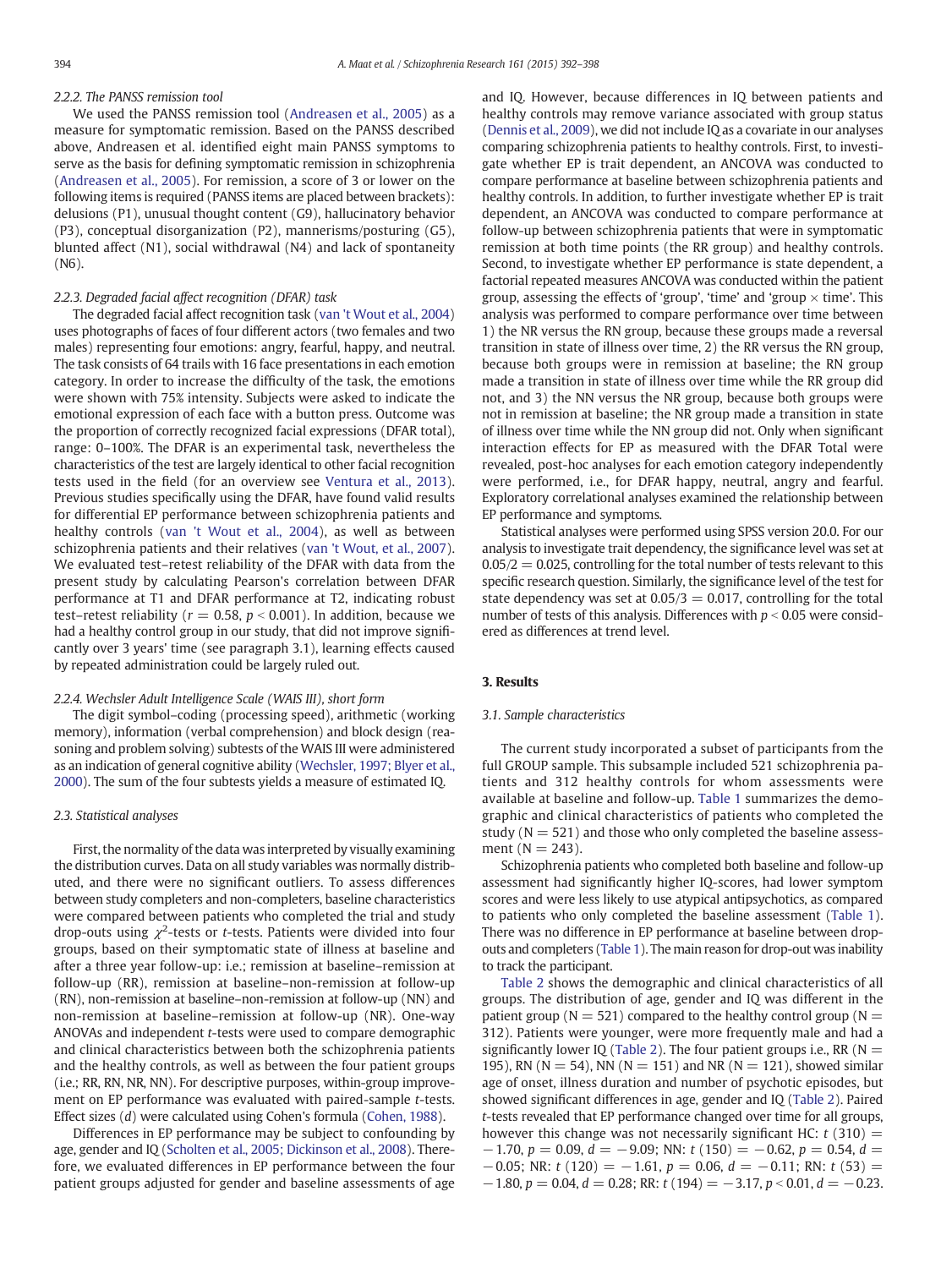#### <span id="page-3-0"></span>Table 1

Demographic and clinical characteristics of schizophrenia patients who completed baseline and follow-up assessment  $(N = 521)$  and those who only completed baseline assessment  $(N = 243)$ .

|                          | Study completers $(N = 521)$ | Study drop-outs ( $N = 243$ ) | <b>Statistics</b>    | p       |
|--------------------------|------------------------------|-------------------------------|----------------------|---------|
|                          | Mean $\pm$ SD                | Mean $\pm$ SD                 |                      |         |
| Age (years)              | $27.34 \pm 7.33$             | $26.99 + 7.18$                | $t(481) = 0.63$      | 0.53    |
| Gender                   | 77                           | 79                            | $\chi^2$ (1) = 0.11  | 0.74    |
| M(%)                     | 23                           | 21                            |                      |         |
| $F(\%)$                  |                              |                               |                      |         |
| IQ                       | $96.82 \pm 15.23$            | $91.29 + 15.84$               | $t(418) = 4.39$      | < 0.001 |
| Illness duration (years) | $4.29 + 3.90$                | $3.90 + 3.59$                 | $t(468) = 1.33$      | 0.19    |
| Age of onset (years)     | $22.57 \pm 6.88$             | $22.67 \pm 6.64$              | $t(453) = -0.19$     | 0.85    |
| Episodes (N)             | $1.65 + 0.95$                | $1.85 \pm 1.33$               | $t(750) = -2.44$     | 0.02    |
| <b>PANSS POS</b>         | $12.21 \pm 5.00$             | $13.46 \pm 5.16$              | $t(404) = -3.03$     | 0.003   |
| <b>PANSS NEG</b>         | $13.29 \pm 5.53$             | $15.76 \pm 6.44$              | $t(728) = -5.19$     | < 0.001 |
| <b>PANSS GEN</b>         | $28.84 + 8.51$               | $32.29 + 8.88$                | $t(397) = -4.86$     | < 0.001 |
| Medication               | 86                           | 81                            | $\chi^2$ (3) = 26.78 | 0.03    |
| Typical $(\%)$           | 14                           | 19                            |                      |         |
| Atypical (%)             |                              |                               |                      |         |
| DFAR total               | $69.41 \pm 9.79$             | $68.40 \pm 9.81$              | $t(472) = 1.33$      | 0.19    |

Abbreviations:  $M =$  males,  $F =$  females, episodes  $=$  number of psychotic episodes, PANSS  $=$  Positive and Negative Syndrome Scale, POS  $=$  positive, NEG  $=$  negative, GEN  $=$  general, Typical = typical antipsychotic, Atypical = atypical antipsychotic, DFAR total = total score on the degraded facial affect recognition task.

#### Table 2

Demographic and clinical characteristics of schizophrenia patients and healthy controls.

|                        | HC (312)                 | PT(521)           | Statistics PT vs. HC p   |                          | RR (195)                   | RN (54)           | NN (151)                            | NR (121)          | <b>Statistics</b><br>PT groups | p       |
|------------------------|--------------------------|-------------------|--------------------------|--------------------------|----------------------------|-------------------|-------------------------------------|-------------------|--------------------------------|---------|
|                        | Mean $\pm$ SD            | Mean $\pm$ SD     |                          |                          | Mean $\pm$ SD              | Mean $\pm$ SD     | Mean $\pm$ SD                       | Mean $\pm$ SD     |                                |         |
| Age $(y)$<br>Gender    | $30.13 \pm 10.73$        | $27.34 \pm 7.33$  | $t(830) = -4.45$         |                          | $< 0.001$ 27.57 $\pm$ 6.97 | $28.81 \pm 7.86$  | $27.83 \pm 7.50$                    | $25.70 \pm 7.24$  | $F(4) = 6.56$                  | < 0.001 |
| $M(\mathcal{X})$       | 50                       | 77                | $\chi^2(1) = 119.62$     | $< 0.001$ 69             |                            | 78                | 85                                  | 81                | $\chi^2(1) = 30.59$            | < 0.001 |
| F(X)                   | 50                       | 23                |                          |                          | 31                         | 22                | 15                                  | 19                |                                |         |
| IQ                     | $111.70 \pm 15.61$       | $96.82 \pm 15.23$ | $t(634) = -13.32$        | < 0.001                  | $100.26 \pm 14.28$         | $95.77 \pm 14.71$ | $93.55 \pm 15.85$                   | $95.67 \pm 15.29$ | $F(4) = 49.39$                 | < 0.001 |
| Illness duration $(y)$ | $\overline{\phantom{a}}$ | $4.29 \pm 3.90$   |                          | $\overline{\phantom{a}}$ | $4.33 \pm 3.74$            | $4.61 \pm 3.37$   | $4.75 \pm 3.97$                     | $3.86 \pm 4.62$   | $F(4) = 1.23$                  | 0.30    |
| Age of onset (y)       |                          | $22.57 \pm 6.88$  | $\overline{\phantom{a}}$ | $\overline{\phantom{a}}$ | $22.55 \pm 6.52$           | $23.62 \pm 6.75$  | $22.93 \pm 6.93$                    | $21.27 \pm 6.31$  | $F(4) = 2.19$                  | 0.09    |
| Episodes (N)           |                          | $1.65 \pm 0.95$   | $\overline{a}$           | $\overline{\phantom{a}}$ | $1.60 \pm 0.82$            | $1.68 \pm 0.91$   | $1.74 \pm 1.10$                     | $1.55 \pm 0.93$   | $\chi^2(3) = 30.59$            | 0.21    |
| <b>PANSS POS</b>       |                          |                   |                          |                          |                            |                   |                                     |                   |                                |         |
| <b>Baseline</b>        |                          | $12.21 \pm 5.00$  |                          |                          | $9.17 \pm 2.54$            | $9.62 \pm 2.44$   | $15.96 \pm 5.20$                    | $13.68 \pm 4.88$  | $F(4) = 88.50$                 | < 0.001 |
| Follow-up              |                          | $10.87 \pm 4.40$  |                          |                          | $8.48 \pm 2.11$            | $13.06 \pm 4.69$  | $14.64 \pm 4.94$                    | $9.10 \pm 2.22$   |                                |         |
| <b>PANSS NEG</b>       |                          |                   |                          |                          |                            |                   |                                     |                   |                                |         |
| <b>Baseline</b>        |                          | $13.29 \pm 5.53$  |                          |                          | $9.61 \pm 3.00$            | $10.68 \pm 3.08$  | $16.97 \pm 5.62$                    | $15.99 \pm 5.04$  | $F(4) = 96.51$                 | < 0.001 |
| Follow-up              |                          | $11.60 \pm 5.02$  |                          |                          | $8.91 \pm 2.45$            | $14.46 \pm 6.19$  | $15.40 \pm 5.63$                    | $10.05 \pm 2.80$  |                                |         |
| <b>PANSS GEN</b>       |                          |                   |                          |                          |                            |                   |                                     |                   |                                |         |
| <b>Baseline</b>        |                          | $28.84 \pm 8.51$  | $\overline{\phantom{a}}$ |                          | $23.35 + 5.17$             | $25.31 \pm 5.59$  | $34.88 + 8.19$                      | $31.88 \pm 7.97$  | $F(4) = 90.47$                 | < 0.001 |
| Follow-up              |                          | $25.32 \pm 7.50$  |                          |                          | $21.45 \pm 5.07$           | $30.24 \pm 8.65$  | $31.04 \pm 7.29$                    | $22.80 \pm 4.61$  |                                |         |
| Remission              |                          |                   |                          |                          |                            |                   |                                     |                   |                                |         |
| <b>Baseline</b>        |                          |                   |                          |                          | $\mathbf{0}$               | $\Omega$          | $2.35 \pm 1.38$                     | $1.95 \pm 1.11$   | $F(1,268)=10.85$               | 0.001   |
| Follow-up              |                          |                   |                          |                          |                            | $1.65 \pm 0.84$   | $2.13 \pm 1.30$                     | $\mathbf{0}$      | $F(1,199)=6.08$ 0.02           |         |
| <b>DFAR TOT</b>        | $73.55 \pm 9.14$         | 69.41 $\pm$ 9.79  |                          |                          | $70.30 \pm 9.39$           | $70.60 \pm 9.04$  | $68.16 \pm 10.31$ 69.01 $\pm$ 10.00 |                   |                                |         |
| <b>Baseline</b>        |                          |                   |                          |                          |                            |                   |                                     |                   |                                |         |
| Follow-up              | $74.34 \pm 9.24$         | $70.34 \pm 9.72$  |                          |                          | $72.20 \pm 9.28$           | $68.08 \pm 8.44$  | $68.69 \pm 10.40$ 70.39 $\pm$ 9.62  |                   |                                |         |
| Medication             |                          |                   |                          |                          |                            |                   |                                     |                   |                                |         |
| Typical $(\%)$         |                          | 86                |                          |                          | 88                         | 91                | 81                                  | 87                | $\chi^2$ (3) = 2.85            | 0.42    |
| Atypical (%)           |                          | 14                |                          |                          | 10                         | 9                 | 15                                  | 10                |                                |         |
| SZ subtype (%)         |                          |                   |                          |                          |                            |                   |                                     |                   |                                |         |
| Disorganized           |                          |                   |                          |                          | 4                          | 4                 | 2                                   | 4                 |                                |         |
| Catatonic              |                          |                   |                          |                          | $\mathbf{1}$               |                   | $\mathbf{1}$                        |                   |                                |         |
| Paranoid               |                          |                   |                          |                          | 45                         | 60                | 63                                  | 45                |                                |         |
| Undiff.                |                          |                   |                          |                          | 6                          | 2                 | 10                                  | 10                |                                |         |
| Residual               |                          |                   |                          |                          | $\mathbf{1}$               | $\overline{4}$    | 3                                   | $\overline{7}$    |                                |         |

Abbreviations: HC = healthy controls, PT = schizophrenia patients, RR = schizophrenia patients in remission at baseline and in remission at follow-up, RN = schizophrenia patients in remission at baseline and in non-remission at follow-up, NN = schizophrenia patients in non-remission at baseline and in non-remission at follow-up, NR = schizophrenia patients in non-remission at baseline and in remission at follow-up, M = males, F = females, Episodes = number of psychotic episodes, PANSS = Positive and Negative Syndrome Scale, POS = positive, NEG = negative, GEN = general, Remission = number of PANSS remission tool items, i.e., delusions (P1), unusual thought content (G9), hallucinatory behaviour (P3), conceptual disorganization (P2), mannerisms/posturing (G5), blunted affect (N1), social withdrawal (N4) and lack of spontaneity (N6), with a score higher than 3, DFAR TOT = total score on the degraded facial affect recognition task, Typical = typical antipsychotic, Atypical = atypical antipsychotic, SZ subtype = subtypes of schizophrenia, Undiff. = Undifferentiated subtype.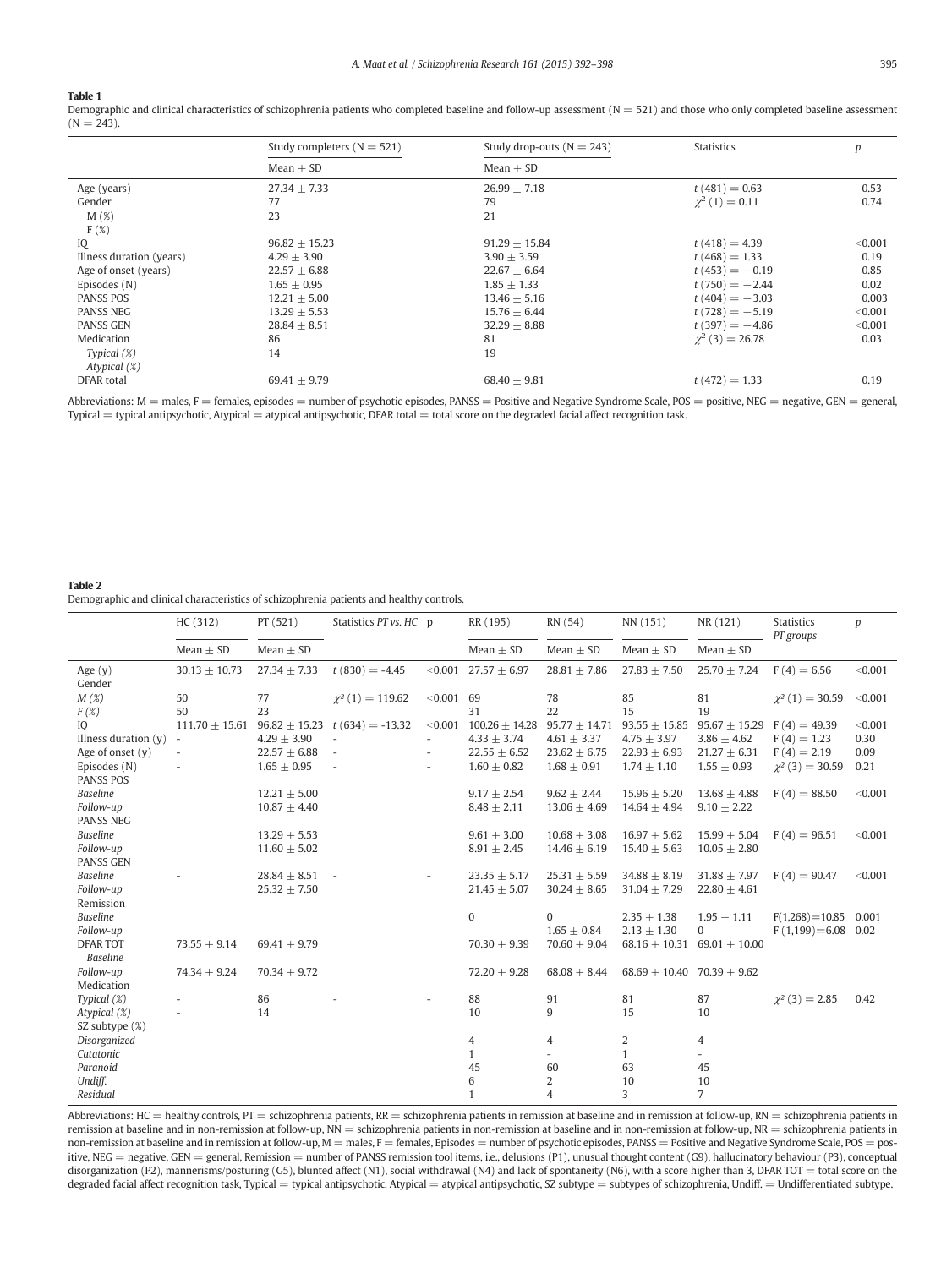

Fig. 1. Title: DFAR total performance of schizophrenia patients and healthy control at baseline and follow-up. Description: The graph presents relatively poor DFAR total performance in schizophrenia patients compared to healthy controls. Furthermore, the graph shows that DFAR total performance in schizophrenia patients is not stable over time and is associated with the patients' state of illness, i.e., symptomatic remission or non-remission. Abbreviations: DFAR total = total score  $(\%)$  on the degraded facial affect recognition task,  $HC =$  healthy controls,  $RR =$  schizophrenia patients in remission at baseline and in remission at follow-up,  $RN =$  schizophrenia patients in remission at baseline and in non-remission at follow-up, NN = schizophrenia patients in non-remission at baseline and in non-remission at follow-up,  $NR =$  schizophrenia patients in non-remission at baseline and in remission at follow-up.

#### 3.2. EP performance between schizophrenia patients and healthy controls

An ANCOVA was used to analyze differences between the patient group and the healthy control group on EP performance at baseline, as measured with the DFAR. After controlling for age and gender, a significant difference between both groups was found,  $F(3,828) =$ 25.70,  $p < 0.001$ . The patient group performed worse on EP as compared to the healthy control group ([Table 2\)](#page-3-0). The ANCOVA that was used to compare schizophrenia patients that were in symptomatic remission at both time points (the RR group) and the healthy control group, revealed a significant difference between the two groups on EP performance at follow-up F (3,502) = 15.60,  $p < 0.001$  [\(Table 2,](#page-3-0) Fig. 1).

#### 3.3. EP performance between patient groups over time

To investigate whether EP is state dependent, we used factorial repeated measures ANCOVAs, with age, gender and IQ as covariates. We performed the following comparisons on EP performance over time; 1) NR vs. RN, 2) RR vs. RN and 3) NN vs. NR. A sensitivity analysis was performed to test whether excluding IQ as a covariate would have an impact on the results. The main findings did not change.

#### 3.3.1. EP performance of NR versus RN over time

An interaction effect of time  $\times$  group on DFAR total score on trend level was found, F (1,161) = 4.20,  $p = 0.04$  (Fig. 1). The NR group showed an improvement on EP performance over time whereas the RN group showed a decrease in EP performance over time. No main effect of group or time was found.

#### 3.3.2. EP performance of RR versus RN over time

A significant interaction effect of time  $\times$  group on DFAR total score was found, F (1,235) = 11.36,  $p = 0.001$  (Fig. 1). The RR group showed an increase in EP performance over time, whereas the RN group showed a decrease in EP performance over time. No main effect of group or time was found. Since a significant interaction effect was revealed, we conducted post-hoc analyses per emotion category, revealing that the interaction was only significant for angry face recognition ( $F(1,237) =$ 7.65,  $p = 0.006$ ).

# 3.3.3. EP performance of NN versus NR over time

No significant interaction effect or significant main effects were found. The NN and the NR group did not change differently over time.

# 3.4. Correlational analysis

Pearson's correlations were calculated between EP performance (i.e., DFAR total) and symptoms (i.e., PANSS positive, negative and general scale) at baseline. For the positive and negative scales, significant correlations were found, however these correlations were very weak  $(r \approx 0.1)$ . For the general scale no significant correlations with EP performance were found. This implies that relatedness of EP and symptoms was not of major concern for a correct interpretation of the interaction analysis.

### 4. Discussion

In a longitudinal study in a large sample of schizophrenia patients we investigated whether EP deficits in schizophrenia are present primarily during psychosis (i.e., state dependent) or associated with the disorder (i.e., trait dependent). We compared EP performance between schizophrenia patients across different stages of illness, i.e. remission versus non-remission, at baseline and after a three year follow-up. We took general cognition into account and applied a conservative correction for multiple comparisons to our analyses. Besides being trait dependent, we show that EP performance in schizophrenia patients is also significantly associated with severity of symptoms.

First, in line with previous evidence ([Marwick and Hall, 2008; Penn](#page-6-0) [et al., 2008; Chan et al., 2010; Kohler et al., 2010](#page-6-0)), we found relatively poor EP performance in schizophrenia patients compared to healthy controls at baseline. In addition, we now show that even patients that appear to be rather stable in remission (RR), perform worse than healthy controls on EP at a three year follow-up. These findings support a trait dependent view on EP deficits in schizophrenia patients and, therefore, EP impairment may be a useful target for genetic studies in schizophrenia. However, in support of a more state dependent view of the illness, we demonstrate that patients who stay in remission for three years (RR) improve on EP performance over time, whereas patients, who return to a non-remission state after three years (RN), perform worse at follow-up compared to baseline. These findings are in agreement with previous reports showing that EP performance is significantly related to symptom severity ([Kohler et al., 2000; Marwick](#page-6-0) [and Hall, 2008; Laroi et al., 2010; Tseng et al., 2013](#page-6-0)) and with a previous study demonstrating that remitted patients outperform acutely ill patients on EP ([Edwards et al., 2002](#page-5-0)). Analyses per emotion category indicated that the overall effect was mainly driven by differences in the recognition of angry emotion. This finding is in line with previous reports on the disproportionate impairment in the identification of negative emotions [\(Edwards et al., 2001; van 't Wout et al., 2004;](#page-5-0) [Bediou et al., 2005\)](#page-5-0) and lends further support to emotion-specific processing deficits in schizophrenia. Third, we extend previous findings by showing that the patient group in remission at baseline and in nonremission at follow-up (RN) had a worse EP performance at follow-up compared to baseline, whereas the patient group in non-remission at baseline and in remission at follow-up (NR) improved on EP performance over time. Although this last interaction effect was just below statistical threshold after correction for multiple testing, together with the other results, our findings indicate that EP performance is state dependent, as depicted in Fig. 1.

In contrast to our above mentioned findings supporting a state dependent view on EP performance in schizophrenia, we failed to show a difference in EP performance over time between the group in non-remission at baseline and in non-remission at follow-up (NN) and the group in non-remission at baseline and in remission at followup (NR). This might be explained by the relatively high baseline EP

<span id="page-4-0"></span>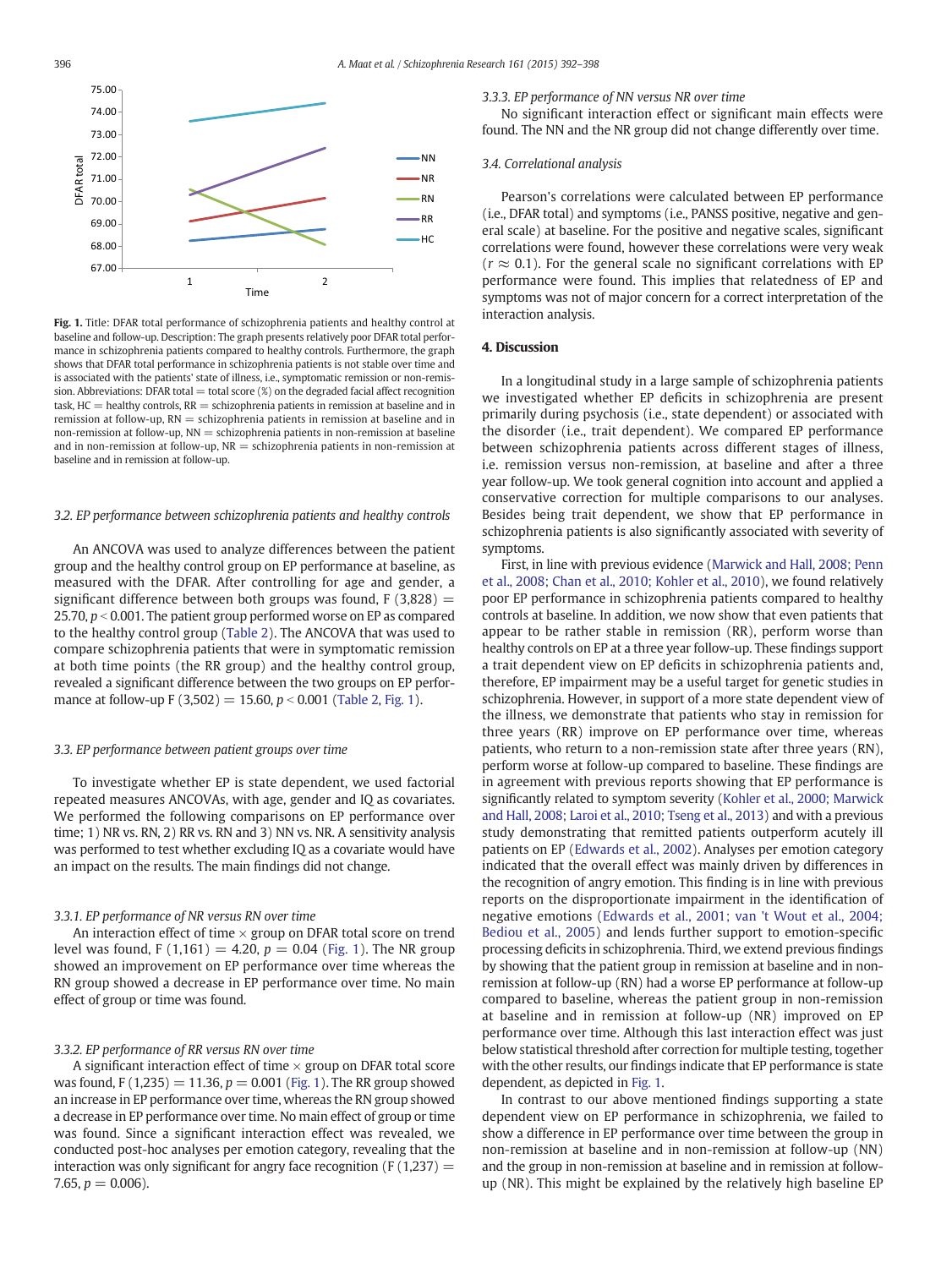<span id="page-5-0"></span>performance of the NR group, possibly enabling less dramatic improvement on EP over time [\(Fig. 1\)](#page-4-0). Besides the difference in EP performance between the NN and the NR group at baseline, the NR group also had less severe positive symptoms compared to the NN group at this time point, as measured with the PANSS ([Table 2](#page-3-0)). Possibly, part of the patients in the NR group was already almost in remission at baseline, which could explain the lack of state dependent EP performance of the NR group.

Our results are in contrast with studies showing that EP is a stable deficit in schizophrenia ([Pinkham et al., 2007; Green et al., 2012\)](#page-6-0). A possible explanation for this discrepancy might be that in previous studies "state of illness", i.e. remission vs. non-remission, was not taken into account. Considering symptomatic remission status at either assessment, we showed that remission status was related to higher EP scores compared to patients who are not in remission.

The results show that EP performance in schizophrenia is not stable over time and relies heavily on the patients' state of illness, i.e. symptomatic remission or non-remission. This might be related to abnormal amygdala activation during social cognitive processing in symptomatic schizophrenia patients (Aleman and Kahn, 2005; Pessoa, 2008). EP appears to be related to abnormal activity of the amygdala [\(Li et al., 2010](#page-6-0)), and at the same time amygdala processing is found to be influenced by schizophrenia symptoms ([Marwick and Hall, 2008](#page-6-0)). Therefore, altered amygdala activation might be the underlying mechanism of state dependent EP performance, i.e., a decrease in EP performance when schizophrenia symptoms are more severe and an increase in EP performance when schizophrenia symptoms are less severe. Further support for this explanation is provided by recent PET studies in symptomatic schizophrenia patients showing abnormalities in dopaminergic signaling in the amygdala that result in social cognitive deficits ([Rosenfeld et al., 2011\)](#page-6-0).

The findings of this study should be interpreted in view of the following limitations. First, the high percentage of subjects who did not receive the follow-up assessment may limit the generalizability of the results. However, the lack of a baseline difference in EP performance between drop-outs and completers is reassuring and may imply that the results apply more broadly to patients with schizophrenia. Second, there were only two measurement points in this study, i.e., baseline and three year follow-up. In between measurements, symptoms were not registered, so it is unclear if patients switched from remission to non-remission or vice versa during this period of time. For further research, we suggest a replication of our study with more measurement points, in order to establish a more valid monitoring of symptomatic state of illness. Third, we did not consider possible confounding effects of medication. Nevertheless, all patients included in the current study were medicated [\(Table 1\)](#page-3-0) and there was no difference between the four patient groups with respect to type of antipsychotic medication used, i.e., atypical or typical antipsychotic medication [\(Table 2](#page-3-0)). Moreover, previous trials comparing different antipsychotic medications in relation to social cognitive performance, reported no difference among treatment groups ([Harvey et al., 2006; Sergi et al., 2007; Penn et al.,](#page-6-0) [2009; Maat et al., 2014\)](#page-6-0). Fourth, although it has been suggested that depressive symptoms are associated with EP performance in schizophrenia (Brennan et al., 2014), we did not control for this in our analyses. However, we conducted a correlational analysis between PANSS item G6, i.e., the PANSS item measuring depressive symptoms, and EP. The results of this analysis showed a small and non-significant correlation between PANSS item G6 and EP (Pearson's  $r = 0.03$ ,  $p =$ 0.34). Therefore, it is unlikely that a difference in depressive symptoms between the subgroups, explains our results.

In summary, this is the first large longitudinal study investigating whether EP performance is state dependent in schizophrenia. Our study shows that EP performance in schizophrenia is trait dependent, but also relies significantly on the symptomatic state of illness, i.e. remission or non-remission. Stage of illness in schizophrenia may contribute to social cognitive deficits. Therefore improving the symptomatic course of schizophrenia may impact on social cognitive ability and social functioning.

#### Role of funding source

The infrastructure for the GROUP study is funded through the Geestkracht program of the Dutch Health Research Council (ZON-MW, grant number 10-000-1002), and matching funds from participating pharmaceutical companies (Lundbeck, AstraZeneca, Eli Lilly, Janssen Cilag) and universities and mental health care organizations (Amsterdam: Academic Psychiatric Center of the Academic Medical Center and the mental health institutions: GGZ Ingeest, Arkin, Dijk en Duin, Rivierduinen, Erasmus Medical Center, GGZ Noord Holland Noord. Maastricht: Maastricht University Medical Center and the mental health institutions: GGZ Eindhoven, GGZ Midden-Brabant, GGZ Oost-Brabant, GGZ Noord-Midden Limburg, Mondriaan Zorggroep, Prins Clauscentrum Sittard, RIAGG Roermond, Universitair Centrum Sint-Jozef Kortenberg, CAPRI University of Antwerp, PC Ziekeren Sint-Truiden, PZ Sancta Maria Sint-Truiden, GGZ Overpelt, OPZ Rekem. Groningen: University Medical Center Groningen and the mental health institutions: Lentis, GGZ Friesland, GGZ Drenthe, Dimence, Mediant, GGZ De Grote Rivieren and Parnassia psycho-medical center (The Hague). Utrecht: University Medical Center Utrecht and the mental health institutions Altrecht, Symfora, Meerkanten, Riagg Amersfoort and Delta).

#### Contributors

AM and SM managed the literature searches. AM, SM, WC and ED undertook the statistical analysis. AM and SM wrote the complete first draft of the manuscript. All authors made meaningful contributions to the writing. All authors contributed to and have approved the final manuscript.

#### Conflict of interest

There are no conflicts of interest.

#### Acknowledgments

We are grateful for the generosity of time and effort by the patients and their families, healthy subjects, and all researchers who make this GROUP project possible.

#### References

- Aleman, A., Kahn, R.S., 2005. [Strange feelings: do amygdala abnormalities dysregulate the](http://refhub.elsevier.com/S0920-9964(14)00704-X/rf0010) [emotional brain in schizophrenia? Prog. Neurobiology 77, 283](http://refhub.elsevier.com/S0920-9964(14)00704-X/rf0010)–298.
- American Psychiatric Association, 2000. [Diagnostic and Statistical Manual of Mental](http://refhub.elsevier.com/S0920-9964(14)00704-X/rf0235) Disorders. fourth ed. American Psychiatric Association, Washington, DC (text revision).
- Amminger, G.P., Schäfer, M.R., Papegeourgiou, K., Klier, C.M., Schögelhofer, M., Mossaheb, N., Werneck-ohrer, S., Nelson, B., 2012. [Emotion recognition in individuals at clinical](http://refhub.elsevier.com/S0920-9964(14)00704-X/rf0240) [high-risk for schizophrenia. Schizophr. Bull. 38, 1030](http://refhub.elsevier.com/S0920-9964(14)00704-X/rf0240)–1039.
- Andreasen, N.C., Flaum, M., Arndt, S., 1992. [The Comprehensive Assessment of Symptoms](http://refhub.elsevier.com/S0920-9964(14)00704-X/rf0020) [and History \(CASH\). An instrument for assessing diagnosis and psychopathology.](http://refhub.elsevier.com/S0920-9964(14)00704-X/rf0020) [Arch. Gen. Psychiatry 49 \(8\), 615](http://refhub.elsevier.com/S0920-9964(14)00704-X/rf0020)–623.
- Andreasen, N.C., Carpenter, W.T., Kane, J.M., Lasser, R.A., Marder, S.R., Weinberger, D.R., 2005. [Remission in schizophrenia: proposed criteria and rational for consensus. Am.](http://refhub.elsevier.com/S0920-9964(14)00704-X/rf0025) [J. Psychiatry 162, 441](http://refhub.elsevier.com/S0920-9964(14)00704-X/rf0025)–449.
- Baron-Cohen, S., Leslie, A.M., Frith, U., 1985. [Does the autistic child have a](http://refhub.elsevier.com/S0920-9964(14)00704-X/rf0030) 'theory of mind'[? Cognition 21, 37](http://refhub.elsevier.com/S0920-9964(14)00704-X/rf0030)–46.
- Bediou, B., Krolak-Salmon, P., Saoud, M., Henaff, M.A., Burt, M., Dalery, J., D'Amato, T., 2005. [Facial expression and sex recognition in schizophrenia and depression. Can.](http://refhub.elsevier.com/S0920-9964(14)00704-X/rf0035) [J. Psychiatry 50 \(9\), 525](http://refhub.elsevier.com/S0920-9964(14)00704-X/rf0035)–533.
- Blyer, C.R., Gold, J.M., Iannone, V.N., Buchanan, R.W., 2000. [Short form of the WAIS-III for](http://refhub.elsevier.com/S0920-9964(14)00704-X/rf0040) [use with patients with schizophrenia. Schizophr. Res. 46, 209](http://refhub.elsevier.com/S0920-9964(14)00704-X/rf0040)–215.
- Brennan, A.M., Harris, A.W., Williams, L.M., 2014. [Neural processing of facial expressions](http://refhub.elsevier.com/S0920-9964(14)00704-X/rf0045) of emotion in fi[rst onset psychosis. Psychiatry Res. 219 \(3\), 477](http://refhub.elsevier.com/S0920-9964(14)00704-X/rf0045)–485.
- Chan, R.C.K., Li, H., Cheung, E.F.C., Gong, Q., 2010. [Impaired facial emotion perception in](http://refhub.elsevier.com/S0920-9964(14)00704-X/rf0050) [schizophrenia. Psych. Res. 178, 381](http://refhub.elsevier.com/S0920-9964(14)00704-X/rf0050)–390.
- Chen, Y., Norton, D., McBain, R., 2009. [Trait and state markers of schizophrenia in visual](http://refhub.elsevier.com/S0920-9964(14)00704-X/rf0245) [processing. In: Ritsner, M.S. \(Ed.\), The Handbook of Neuropsychiatric Biomarkers,](http://refhub.elsevier.com/S0920-9964(14)00704-X/rf0245) [Endophenotypes and Genes. Springer Science + Business Media BV, pp. 211](http://refhub.elsevier.com/S0920-9964(14)00704-X/rf0245)–220.
- Cohen, J., 1988. [Statistical Power Analysis for the Behavioral Sciences. second ed. Erlbaum,](http://refhub.elsevier.com/S0920-9964(14)00704-X/rf0060) [Hillsdale, NJ.](http://refhub.elsevier.com/S0920-9964(14)00704-X/rf0060)
- Couture, S.M., Penn, D.L., Roberts, D.L., 2006. The functional signifi[cance of social cognition](http://refhub.elsevier.com/S0920-9964(14)00704-X/rf0065) [in schizophrenia: a review. Schizophr. Bull. 31 \(S1\), S44](http://refhub.elsevier.com/S0920-9964(14)00704-X/rf0065)–S63.
- de Achaval, D., Constanzo, E.Y., Villareal, M., Jauregui, I.O., Chiodi, A., Castro, M.N., Fahrer, R.D., Leiguarda, R.C., 2010. [Emotion processing and theory of mind in schizophrenia](http://refhub.elsevier.com/S0920-9964(14)00704-X/rf0005) patients and their unaffected fi[rst-degree relatives. Neuropsychologia 48, 1209](http://refhub.elsevier.com/S0920-9964(14)00704-X/rf0005)–1215.
- Dennis, M., Francis, D.J., Cirino, P.T., Schachar, R., Barnes, M.A., Fletcher, J.M., 2009. [Why IQ](http://refhub.elsevier.com/S0920-9964(14)00704-X/rf0070) [is not a covariate in cognitive studies of neurodevelopmental disorders. J. Int.](http://refhub.elsevier.com/S0920-9964(14)00704-X/rf0070) [Neuropsychol. Soc. 15 \(3\), 331](http://refhub.elsevier.com/S0920-9964(14)00704-X/rf0070)–343.
- Dickinson, D., Ragland, J.D., Gold, J.M., Gur, R.C., 2008. [General and speci](http://refhub.elsevier.com/S0920-9964(14)00704-X/rf0075)fic cognitive defi[cits in schizophrenia: Goliath defeats David? Biol. Psychiatry 64, 823](http://refhub.elsevier.com/S0920-9964(14)00704-X/rf0075)–827.
- Eack, S.M., Mermom, D.E., Montrose, D.M., Miewald, J., Gur, R.E., Gur, R.C., Sweeney, J.A. Keshavan, S., 2009. Social cognition defi[cits among individuals at familial high risk](http://refhub.elsevier.com/S0920-9964(14)00704-X/rf0080) [for schizophrenia. Schizophr. Bull. 36, 1081](http://refhub.elsevier.com/S0920-9964(14)00704-X/rf0080)–1088.
- Edwards, J., Jackson, H.J., Pattison, P.E., Wales, R.J., 2001. [Facial affect and affective prosody](http://refhub.elsevier.com/S0920-9964(14)00704-X/rf0085) recognition in fi[rst-episode schizophrenia. Schizophr. Res. 48, 235](http://refhub.elsevier.com/S0920-9964(14)00704-X/rf0085)–253.
- Edwards, J., Jackson, H.J., Pattison, P.E., 2002. [Emotion recognition via facial expression](http://refhub.elsevier.com/S0920-9964(14)00704-X/rf0090) [and affective prosody in schizophrenia: a methodological review. Clin. Psychol. Rev.](http://refhub.elsevier.com/S0920-9964(14)00704-X/rf0090) [22, 789](http://refhub.elsevier.com/S0920-9964(14)00704-X/rf0090)–832.